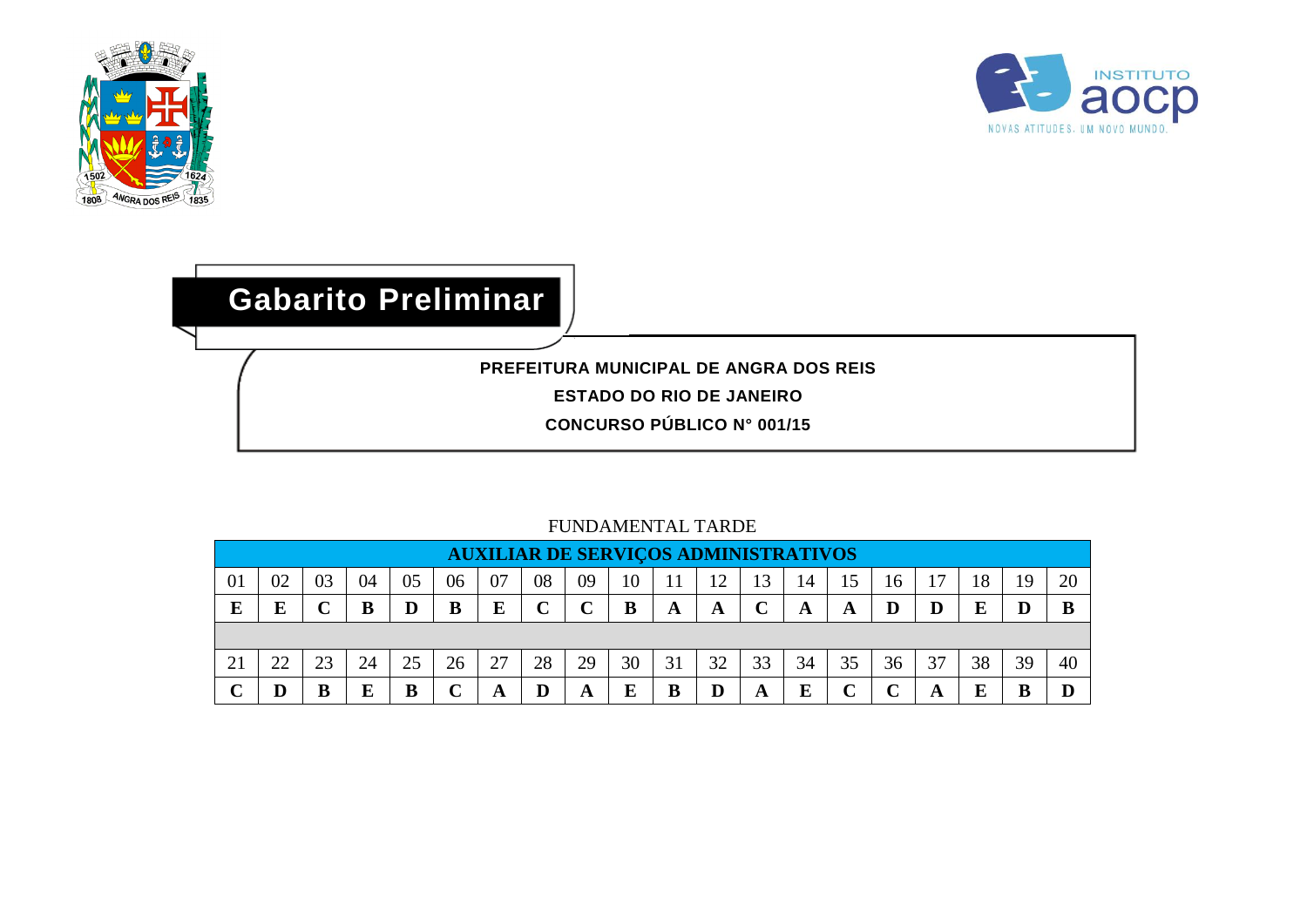MÉDIO TARDE

|    |          |    |    |    |    |                 |        |    | <b>INTÉRPRETE DE LIBRAS</b> |    |                 |          |                 |                 |            |        |            |    |    |
|----|----------|----|----|----|----|-----------------|--------|----|-----------------------------|----|-----------------|----------|-----------------|-----------------|------------|--------|------------|----|----|
| 01 | 02       | 03 | 04 | 05 | 06 | 07              | 08     | 09 | 10                          |    | $\sqrt{ }$<br>┸ | 13       | 14              | 15              | 16         | 17     | 18         | 19 | 20 |
|    | A        |    | A  | B  | D  | $\sqrt{ }$<br>◡ | $\sim$ | A  | B                           |    |                 | E<br>نلا | $\sqrt{ }$<br>◡ | Ε               | D          | B      | $\sqrt{ }$ | E  | A  |
|    |          |    |    |    |    |                 |        |    |                             |    |                 |          |                 |                 |            |        |            |    |    |
| 21 | າາ<br>44 | 23 | 24 | 25 | 26 | 27              | 28     | 29 | 30                          | 31 | 32              | 33       | 34              | 35              | 36         | 37     | 38         | 39 | 40 |
| B  | А        |    | Α  | E  | E  | A               | ⌒      | A  |                             | B  | A               |          | A               | $\sqrt{ }$<br>◡ | $\sqrt{ }$ | F<br>∸ | B          |    | A  |

## SUPERIOR TARDE

|                |              |    |    |    |        |        |             |    |    |    | <b>ASSISTENTE SOCIAL</b> |          |    |    |              |    |            |    |          |                   |                      |                      |    |    |
|----------------|--------------|----|----|----|--------|--------|-------------|----|----|----|--------------------------|----------|----|----|--------------|----|------------|----|----------|-------------------|----------------------|----------------------|----|----|
| 0 <sub>1</sub> | 02           | 03 | 04 | 05 | 06     | 07     | 08          | 09 | 10 |    |                          |          | 14 |    | 16           |    | 18         | 19 | 20       | $\bigcap$ 1<br>∠⊥ | $\gamma\gamma$<br>∠∠ | 2 <sup>2</sup><br>23 | 24 | 25 |
| F              |              |    |    |    | B      |        | A           |    | E  | B  | E                        | A        |    |    |              |    |            |    |          |                   |                      | ᠇<br>-               | B  |    |
|                |              |    |    |    |        |        |             |    |    |    |                          |          |    |    |              |    |            |    |          |                   |                      |                      |    |    |
| 26             | 27           | 28 | 29 | 30 | 31     | 32     | 33          | 34 | 35 | 36 | 37                       | 38       | 39 | 40 | 41           | 42 | 43         | 44 | 45       | 46                | 47                   | 48                   | 49 | 50 |
| B              | $\mathbf{A}$ |    |    |    | $\sim$ | Е<br>∸ | $\mathbf D$ | B  | A  | ◡  | $\overline{ }$           | F<br>نلا | E  |    | $\mathbf{A}$ |    | $\sqrt{ }$ |    | E<br>نلا |                   | E                    |                      | E  |    |

|    |            |    |    |    |    |    |         |    |    |    |    |        | <b>BIBLIOTECONOMISTA</b> |    |    |    |    |    |    |        |        |    |    |    |
|----|------------|----|----|----|----|----|---------|----|----|----|----|--------|--------------------------|----|----|----|----|----|----|--------|--------|----|----|----|
| 01 | 02         | 03 | 04 | 05 | 06 | 07 | 08      | 09 | 10 |    |    | 13     | 14                       | ╰  | 16 |    | 18 | 19 | 20 | 21     | 22     | 23 | 24 | 25 |
| E  | $\sqrt{ }$ | A  |    |    | B  |    | A       |    | E  |    | A  |        | B                        |    |    |    | A  |    | E  | A      | B      |    |    |    |
|    |            |    |    |    |    |    |         |    |    |    |    |        |                          |    |    |    |    |    |    |        |        |    |    |    |
| 26 | 27         | 28 | 29 | 30 | 31 | 32 | 33      | 34 | 35 | 36 | 37 | 38     | 39                       | 40 | 41 | 42 | 43 | 44 | 45 | 46     | 47     | 48 | 49 | 50 |
|    | B          |    | B  |    |    | A  | Е<br>دا | B  | E  |    |    | ┳<br>∸ | A                        |    | B  | ⌒  | ┳  |    |    | Ð<br>н | $\sim$ |    | -  |    |

|    |    |          |            |     |    |    |                 |    |    |    |    | <b>CONTADOR</b> |                                   |                  |    |    |    |    |        |                |                      |    |             |    |
|----|----|----------|------------|-----|----|----|-----------------|----|----|----|----|-----------------|-----------------------------------|------------------|----|----|----|----|--------|----------------|----------------------|----|-------------|----|
| 01 | 02 | 03       | 04         | 05  | 06 | 07 | 08              | 09 | 10 |    |    |                 | 14                                |                  | 10 |    | 18 | 19 | 20     | 21<br>$\sim$ 1 | $\gamma\gamma$<br>44 | 23 | 24          | 25 |
| E  | ◡  | $\Delta$ | $\sqrt{ }$ |     | B  |    | A               | D  | E  | B  | A  | D               | $\curvearrowright$<br>$\check{ }$ | E                | B  |    | E  |    |        |                |                      | A  | $\sqrt{ }$  | B  |
|    |    |          |            |     |    |    |                 |    |    |    |    |                 |                                   |                  |    |    |    |    |        |                |                      |    |             |    |
| 26 | 27 | 28       | 29         | 30  | 31 | 32 | 33              | 34 | 35 | 36 | 37 | 38              | 39                                | 40               | 41 | 42 | 43 | 44 | 45     | 46             | 47                   | 48 | 49          | 50 |
| A  | E  |          | A          | نلا | B  | E  | $\sqrt{ }$<br>◡ | Ε  | ◡  | B  | E  | E               | $\sim$<br>◡                       | $\boldsymbol{A}$ |    |    |    | B  | F<br>ப |                | B                    | E  | $\sim$<br>◡ | B  |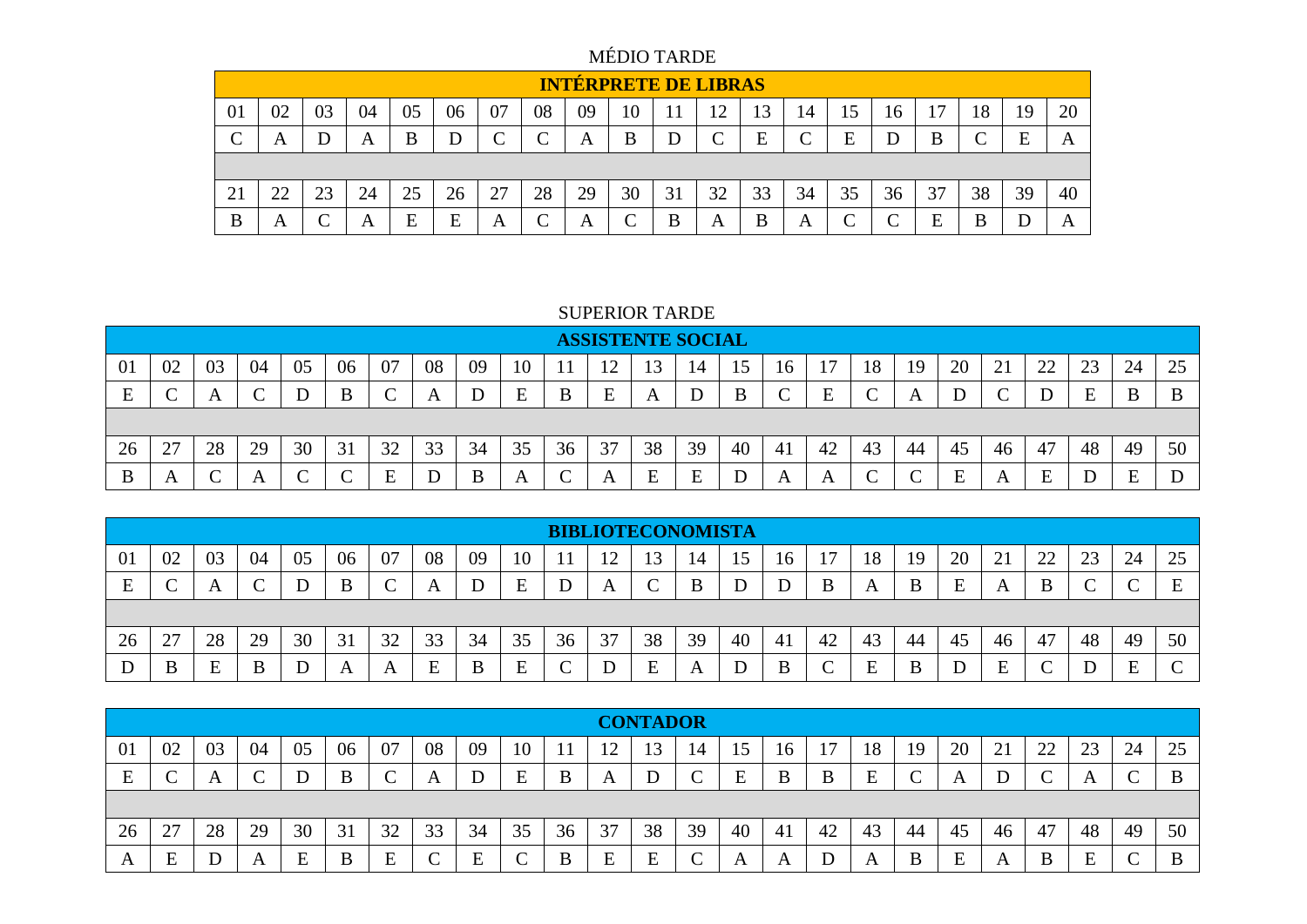|    |                                                                           |    |    |    |    |    |    |    |    |    |             |    | <b>FONOAUDIÓLOGO</b> |    |    |    |    |    |    |    |                |        |    |    |
|----|---------------------------------------------------------------------------|----|----|----|----|----|----|----|----|----|-------------|----|----------------------|----|----|----|----|----|----|----|----------------|--------|----|----|
| 01 | 02                                                                        | 03 | 04 | 05 | 06 | 07 | 08 | 09 | 10 |    | $1^{\circ}$ |    | 14                   |    | 16 |    | 18 | 19 | 20 | 21 | $\gamma$<br>44 | $\cap$ | 24 | 25 |
| E  | $\Gamma$<br>E<br>B<br>E<br>E<br>E<br>E<br>B<br>B<br>A<br>A<br>◡<br>◡<br>՝ |    |    |    |    |    |    |    |    |    |             |    |                      |    |    |    |    |    |    |    |                |        |    |    |
|    |                                                                           |    |    |    |    |    |    |    |    |    |             |    |                      |    |    |    |    |    |    |    |                |        |    |    |
| 26 | 27                                                                        | 28 | 29 | 30 | 31 | 32 | 33 | 34 | 35 | 36 | 37          | 38 | 39                   | 40 | 41 | 42 | 43 | 44 | 45 | 46 | 47             | 48     | 49 | 50 |
|    |                                                                           |    | A  | E  | A  |    |    | Е  | A  |    |             |    | A                    |    | B  | A  | B  |    | A  |    | $\sqrt{ }$     | E      | B  |    |

|    |          |    |    |    |        |    |    |    |    |    | <b>NUTRICIONISTA</b> |               |    |    |    |    |              |    |               |                |              |                       |    |    |
|----|----------|----|----|----|--------|----|----|----|----|----|----------------------|---------------|----|----|----|----|--------------|----|---------------|----------------|--------------|-----------------------|----|----|
| 01 | 02       | 03 | 04 | 05 | 06     | 07 | 08 | 09 | 10 |    | ∣ኅ                   | $\mathcal{R}$ | 14 | 15 | 16 |    | 18           | 19 | 20            | $\overline{a}$ | $\cap$<br>∠∠ | 2 <sup>2</sup><br>ل ک | 24 | 25 |
| E  |          |    |    |    | B      |    | A  |    | E  | E  |                      | E             | ◡  |    | E  | E  | B            | A  | $\Gamma$<br>╰ |                | $\mathbf{A}$ |                       | B  |    |
|    |          |    |    |    |        |    |    |    |    |    |                      |               |    |    |    |    |              |    |               |                |              |                       |    |    |
| 26 | 27       | 28 | 29 | 30 | 31     | 32 | 33 | 34 | 35 | 36 | 37                   | 38            | 39 | 40 | 41 | 42 | 43           | 44 | 45            | 46             | 47           | 48                    | 49 | 50 |
| A  | E<br>نلا | н  |    |    | D<br>B |    | A  |    | A  |    | Е<br>نلا             |               |    |    |    | ᠇  | $\mathbf{A}$ |    | A             |                | B            | $\blacksquare$<br>E   |    |    |

|    |                 |                  |    |    |            |    |    |    |    |    |    | <b>PSICÓLOGO</b> |             |    |       |    |    |    |            |    |            |        |        |    |
|----|-----------------|------------------|----|----|------------|----|----|----|----|----|----|------------------|-------------|----|-------|----|----|----|------------|----|------------|--------|--------|----|
| 01 | 02              | 03               | 04 | 05 | 06         | 07 | 08 | 09 | 10 |    | ◯  | 13               | 14          |    | 16    |    | 18 | 19 | 20         |    | 22         | 23     | 24     | 25 |
| E  | $\sqrt{ }$<br>◡ | $\boldsymbol{A}$ |    |    | B          |    | A  | D  | E  | 〜  |    | B                | $\mathbf C$ | E  | A     | B  | D  |    | A          | В  | D          | $\sim$ | $\sim$ | IJ |
|    |                 |                  |    |    |            |    |    |    |    |    |    |                  |             |    |       |    |    |    |            |    |            |        |        |    |
| 26 | 27              | 28               | 29 | 30 | 31         | 32 | 33 | 34 | 35 | 36 | 37 | 38               | 39          | 40 | $-4i$ | 42 | 43 | 44 | 45         | 46 | 47         | 48     | 49     | 50 |
| B  | E               |                  | A  |    | $\sqrt{ }$ | Е  | E  |    | B  |    | B  |                  | B           |    |       |    |    | ⌒  | $\sqrt{ }$ |    | $\sqrt{ }$ |        |        |    |

|    |             |    |    |    |        |    |    |    | <b>DOCENTE II - ARTE</b> |    |                 |    |                 |    |    |    |    |    |    |
|----|-------------|----|----|----|--------|----|----|----|--------------------------|----|-----------------|----|-----------------|----|----|----|----|----|----|
| 01 | 02          | 03 | 04 | 05 | 06     | 07 | 08 | 09 | 10                       |    | 12 <sup>°</sup> | 13 | 14              | 15 | 16 | 17 | 18 | 19 | 20 |
| E  | $\sim$<br>◟ | А  |    |    | D      | E  | B  | B  | A                        | E  |                 | B  | Ε               | A  |    | A  |    | E  | B  |
|    |             |    |    |    |        |    |    |    |                          |    |                 |    |                 |    |    |    |    |    |    |
| 21 | 22<br>∠∠    | 23 | 24 | 25 | 26     | 27 | 28 | 29 | 30                       | 31 | 32              | 33 | 34              | 35 | 36 | 37 | 38 | 39 | 40 |
| D  | E           | B  |    | E  | $\sim$ | E  | B  |    |                          |    | A               | B  | $\sqrt{ }$<br>◡ | А  | E  | B  |    | F  |    |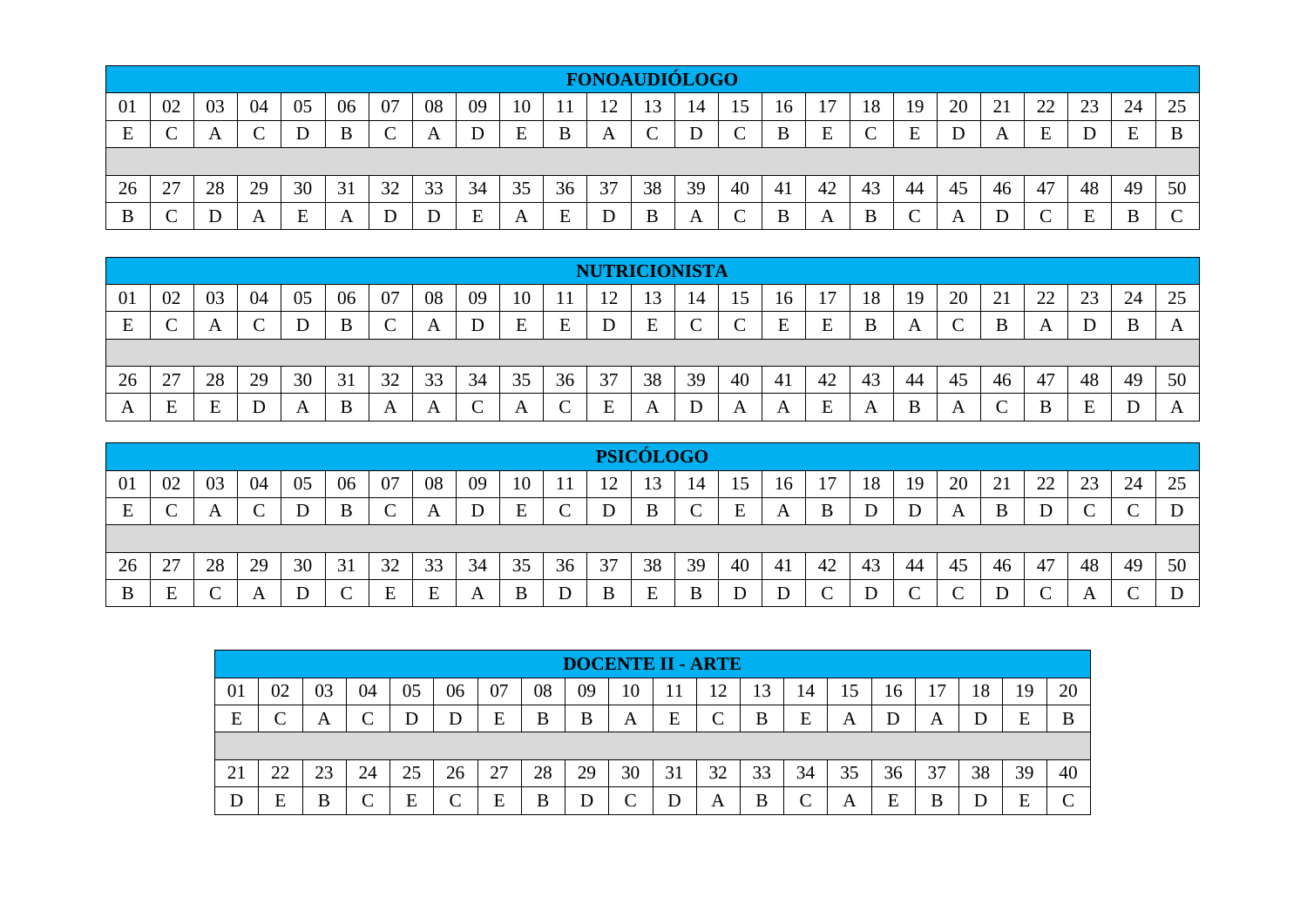|    |    |    |    |    |          |    |    |    | <b>DOCENTE II - CIÊNCIAS</b> |    |    |    |    |    |    |    |    |    |    |
|----|----|----|----|----|----------|----|----|----|------------------------------|----|----|----|----|----|----|----|----|----|----|
| 01 | 02 | 03 | 04 | 05 | 06       | 07 | 08 | 09 | 10                           |    |    | 13 | 14 | 15 | 16 | 17 | 18 | 19 | 20 |
| E  |    | A  |    |    | D        | E  | B  | B  | A                            | B  | ⌒  |    | D  | A  | E  | E  | A  | B  | B  |
|    |    |    |    |    |          |    |    |    |                              |    |    |    |    |    |    |    |    |    |    |
| 21 | 22 | 23 | 24 | 25 | 26       | 27 | 28 | 29 | 30                           | 31 | 32 | 33 | 34 | 35 | 36 | 37 | 38 | 39 | 40 |
| ⌒  |    |    | E  |    | $\Gamma$ | A  | D  | B  | B                            |    | A  | B  | ⌒  | A  | E  | B  |    | E  |    |

|    |               |    |    |    |    |    |    |            |    |              |    | <b>DOCENTE II - EDUCAÇÃO FÍSICA</b> |            |    |    |    |    |    |              |
|----|---------------|----|----|----|----|----|----|------------|----|--------------|----|-------------------------------------|------------|----|----|----|----|----|--------------|
| 01 | 02            | 03 | 04 | 05 | 06 | 07 | 08 | 09         | 10 | $\mathbf{1}$ |    | 13                                  | 14         | 15 | 16 | 17 | 18 | 19 | 20           |
| E  | U             | A  |    |    |    | E  | B  | B          | A  | E            | E  |                                     | A          | E  | A  | A  | Ε  |    | $\mathbf{A}$ |
|    |               |    |    |    |    |    |    |            |    |              |    |                                     |            |    |    |    |    |    |              |
| 21 | $\mathcal{D}$ | 23 | 24 | 25 | 26 | 27 | 28 | 29         | 30 | 31           | 32 | 33                                  | 34         | 35 | 36 | 37 | 38 | 39 | 40           |
| B  |               |    | R  | А  |    | B  | A  | $\sqrt{ }$ | В  | D            | А  | B                                   | $\sqrt{ }$ | А  | E  | В  |    | F  |              |

|    |    |          |    |    |    |    |    |    | <b>DOCENTE II - ESPANHOL</b> |    |           |    |          |                    |    |                |    |    |    |
|----|----|----------|----|----|----|----|----|----|------------------------------|----|-----------|----|----------|--------------------|----|----------------|----|----|----|
| 01 | 02 | 03       | 04 | 05 | 06 | 07 | 08 | 09 | 10                           |    |           | 13 | 14       | 15                 | 16 | 1 <sub>7</sub> | 18 | 19 | 20 |
| E  |    | A        |    |    | D  | E  | B  | В  | А                            |    | A         |    | A        | $\curvearrowright$ | B  | A              | Е  |    |    |
|    |    |          |    |    |    |    |    |    |                              |    |           |    |          |                    |    |                |    |    |    |
| 21 | 22 | ີ<br>2.3 | 24 | 25 | 26 | 27 | 28 | 29 | 30                           | 31 | ററ<br>ے ب | 33 | 34       | 35                 | 36 | 37             | 38 | 39 | 40 |
|    |    | R        | E  |    | B  | E  | А  |    | B                            |    | А         | B  | $\Gamma$ | A                  | E  | B              |    | F  |    |

|    | <b>DOCENTE II - GEOGRAFIA</b> |    |    |    |    |    |        |             |    |    |    |    |            |    |    |    |    |    |    |
|----|-------------------------------|----|----|----|----|----|--------|-------------|----|----|----|----|------------|----|----|----|----|----|----|
| 01 | 02                            | 03 | 04 | 05 | 06 | 07 | 08     | 09          | 10 |    | ∠  | 13 | 14         | 15 | 16 | 17 | 18 | 19 | 20 |
| E  |                               | A  |    |    | D  | E  | B      | B           | A  | B  |    |    | $\sqrt{ }$ | А  |    |    |    | A  | F  |
|    |                               |    |    |    |    |    |        |             |    |    |    |    |            |    |    |    |    |    |    |
| 21 | 22                            | 23 | 24 | 25 | 26 | 27 | 28     | 29          | 30 | 31 | 32 | 33 | 34         | 35 | 36 | 37 | 38 | 39 | 40 |
|    | E                             | В  |    |    | E  | B  | $\sim$ | $\sim$<br>v | E  |    | A  | B  | ⌒          | A  | E  | B  |    | E  |    |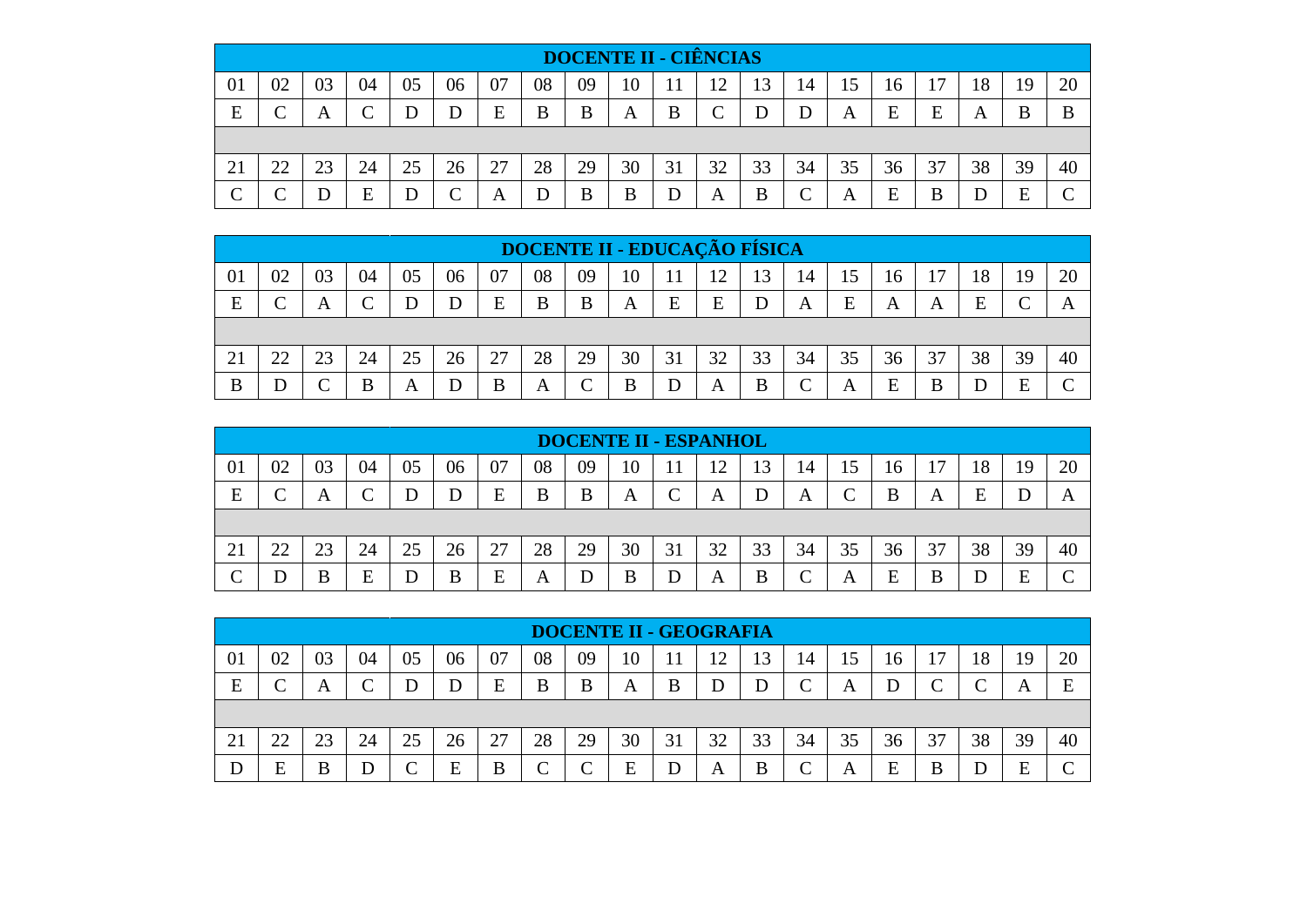|    | <b>DOCENTE II - HISTÓRIA</b> |    |    |    |    |               |    |    |    |     |    |    |                 |    |    |    |    |    |    |
|----|------------------------------|----|----|----|----|---------------|----|----|----|-----|----|----|-----------------|----|----|----|----|----|----|
| 01 | 02                           | 03 | 04 | 05 | 06 | 07            | 08 | 09 | 10 | l 1 | ി  | 13 | 14              | 15 | 16 | 17 | 18 | 19 | 20 |
| E  | $\sim$                       | A  |    | D  | D  | E             | B  | B  | A  | A   |    | E  | D               | A  | B  |    | A  |    |    |
|    |                              |    |    |    |    |               |    |    |    |     |    |    |                 |    |    |    |    |    |    |
| 21 | 22                           | 23 | 24 | 25 | 26 | 27            | 28 | 29 | 30 | 31  | 32 | 33 | 34              | 35 | 36 | 37 | 38 | 39 | 40 |
| B  | A                            |    | A  | ⌒  | A  | $\Gamma$<br>◡ | B  | D  | E  |     | A  | B  | $\sqrt{ }$<br>◡ | A  | E  | B  |    | E  |    |

|    | <b>DOCENTE II - INGLÉS</b> |    |    |    |    |    |    |        |    |            |    |    |            |    |    |    |    |    |        |
|----|----------------------------|----|----|----|----|----|----|--------|----|------------|----|----|------------|----|----|----|----|----|--------|
| 01 | 02                         | 03 | 04 | 05 | 06 | 07 | 08 | 09     |    |            | ∸  | 13 | 14         | 15 | 16 | 17 | 18 | 19 | 20     |
| E  | $\sim$                     | A  |    |    | D  | E  | B  | B      | A  | $\sqrt{ }$ | B  | A  | D          | E  | B  | E  | B  |    | F      |
|    |                            |    |    |    |    |    |    |        |    |            |    |    |            |    |    |    |    |    |        |
| 21 | つつ                         | 23 | 24 | 25 | 26 | 27 | 28 | 29     | 30 | 31         | 32 | 33 | 34         | 35 | 36 | 37 | 38 | 39 | 40     |
|    | A                          | B  |    |    | A  | B  | Α  | F<br>ت |    |            | Α  | B  | $\sqrt{ }$ | A  | E  | B  |    | F  | $\sim$ |

|    | <b>DOCENTE II - LETRAS/LIBRAS</b> |    |    |    |    |    |    |    |    |    |    |    |          |    |    |                |    |    |    |
|----|-----------------------------------|----|----|----|----|----|----|----|----|----|----|----|----------|----|----|----------------|----|----|----|
| 01 | 02                                | 03 | 04 | 05 | 06 | 07 | 08 | 09 | 10 |    |    | 13 | 14       | 15 | 16 | $\overline{ }$ | 8  | ۱Q | 20 |
| E  |                                   | А  |    |    | D  | E  | B  | B  | Α  | A  |    |    |          |    | E  | A              | В  | В  | E  |
|    |                                   |    |    |    |    |    |    |    |    |    |    |    |          |    |    |                |    |    |    |
| 21 | つつ                                | 23 | 24 | 25 | 26 | 27 | 28 | 29 | 30 | 31 | 32 | 33 | 34       | 35 | 36 | 37             | 38 | 39 | 40 |
| B  | E                                 |    |    | F  | D  | A  | А  | ⌒  | В  |    | А  | B  | $\Gamma$ | A  | E  | В              |    | F  |    |

|    | <b>DOCENTE II - MATEMÁTICA</b> |    |    |    |    |    |    |    |    |    |    |    |    |    |    |    |    |        |    |
|----|--------------------------------|----|----|----|----|----|----|----|----|----|----|----|----|----|----|----|----|--------|----|
| 01 | 02                             | 03 | 04 | 05 | 06 | 07 | 08 | 09 |    |    |    | 13 | 14 | 15 | 16 | 17 | 18 | 19     | 20 |
| E  |                                | А  |    |    |    | E  | B  | B  | A  | Ε  |    |    | ⌒  | A  | А  | B  |    |        |    |
|    |                                |    |    |    |    |    |    |    |    |    |    |    |    |    |    |    |    |        |    |
| 21 | つつ                             | 23 | 24 | 25 | 26 | 27 | 28 | 29 | 30 | 31 | 32 | 33 | 34 | 35 | 36 | 37 | 38 | 39     | 40 |
| A  | Е                              | A  | A  | B  | ⌒  | E  | D  | E  | В  |    | А  | B  | ⌒  | A  | E  | B  |    | ᠇<br>н |    |